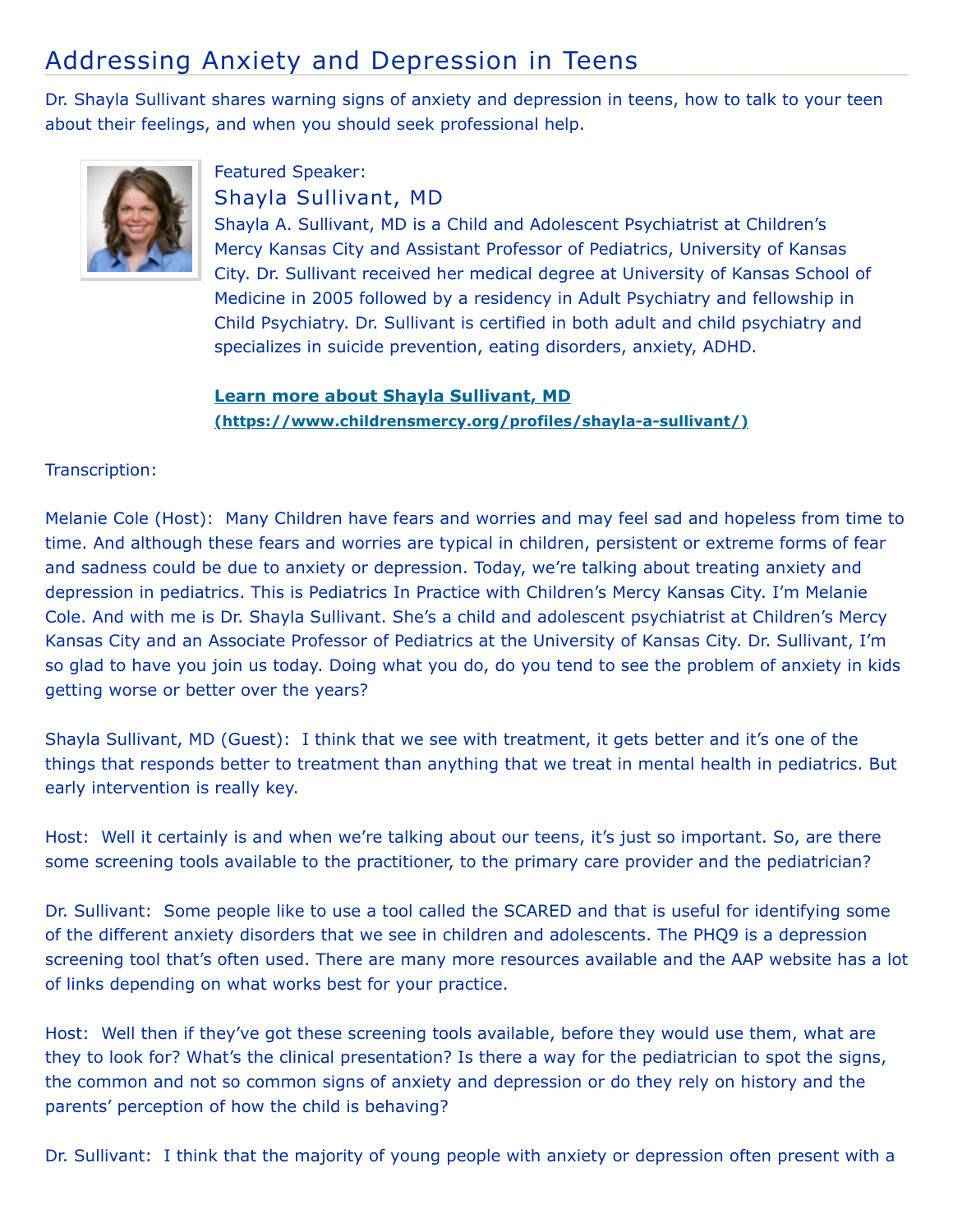lot of physical concerns. So, what we often hear about are stomachaches, headaches, just not feeling well, frequent sickness especially on a Sunday night maybe before a long weekend returning to school and so those are some obvious signs and I think often parents aren't aware because anxiety tends to be more of an internalizing disorder that they may not be aware how much their son or daughter is struggling. And so, really asking those questions I think is really an important start.

Host: Are there some common anxiety triggers and causes for kids that you would like other providers to know so that they can counsel their patients and their patient's parents about what could set that child off, what could trigger that anxiety?

Dr. Sullivant: Certainly every child is different. I think we live in a pretty competitive environment today and so I do see a lot of young people who struggle with having really high goals for themselves and high expectations with regards to their academic performance and what college scholarships they are going to receive. We know that social anxiety is the most common form of anxiety that we see in adolescents. And so, often, that will impact day to day functioning.

But I'm also hearing kids that are really having a lot of fears related to some of the drills happening in the classroom setting regarding intruder drills and preparedness in that manner. So, it can come in really many different forms.

Host: Well then what would you do for these kids and what would you recommend that pediatricians do in regards to referral? What are some of the treatment options available?

Dr. Sullivant: Sure so I think the first thing is acknowledging what's going on and what's normal and what's not. Like you said earlier, having some level of worry or sadness is a normal part of life but when it starts impacting day to day functioning, that's when we want to intervene. And typically the first step is counseling or some type of therapy. That's usually where we start, and we do not always use medications in these situations.

Host: Well thank you for clearing that up. When are medications indicated and when is cognitive behavioral therapy and different types of therapy, when are those indicated? What's the level that you look to as you go through these treatment options?

Dr. Sullivant: Well one of the things we want to look at is how much the individual is able to use some of the coping skills that they are learning in therapy. And how much they are able to get on board with some of those things they are learning from the therapist or that their parent is trying to help them with at home. So, for example, I may have a psychologist refer a patient to me in my practice because they are trying to teach them some coping skills and the patient is just experiencing such a high level of anxiety that they are not able to utilize those techniques or practice them.

It's different in every scenario but often we start with those nonmedication techniques and if they are not proving to be helpful enough; then we start with the medication as well. And typically the SSRIs are our frontline options for young people with anxiety.

Host: So, when you are talking about the SSRIs, when is it imperative Dr. Sullivant for providers to initiate treatment for children and adolescents with depression or anxiety? What should they be aware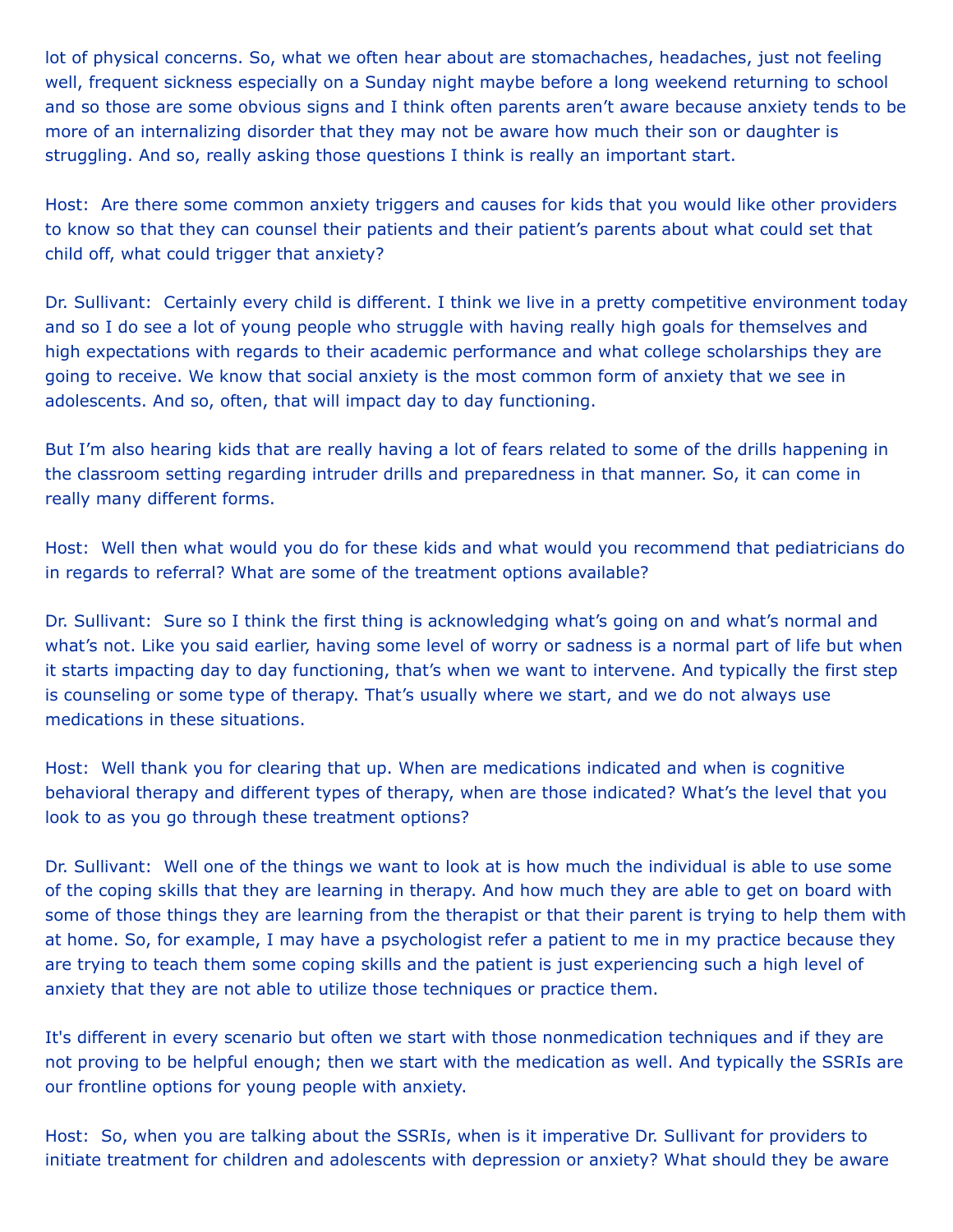of as a timeline to really say yes, we need to start these meds?

Dr. Sullivant: Well I would say one thing that's really clear is when a child is missing school, we need to be looking at intervening. I've had patients referred who have been missing school. They are struggling with school refusal related to anxiety or depression, maybe they are so depressed they are having trouble getting out of bed, that is a scenario where they are not going to get better on their own and we really need to intervene with medications. But I would argue for many individuals that needs to be sooner than that and it really comes back to that is it impacting day to day functioning. So, if we have someone that's no longer participating in the activities that used to bring them joy, certainly anyone that's becoming chronically depressed, not finding any kind of pleasure in things, difficulty with sleep, difficulty with energy levels, changes in appetite; all of those things need to be considered and certainly if they are not trending in a positive direction, medicine can often be very helpful.

Host: When you are advising primary care providers and pediatricians on the ways to help this family that's going through the anxiety and depression; how can they advise their patients? What do you tell them about advising parents in ways to calm that child down when they become anxious, something that they can do right there on the spot that the pediatrician can really help the parent to do on a day to day basis?

Dr. Sullivant: Sure, well I think one of the things is actually to get some education on it and it's somewhat difficult but some of our natural parenting instincts that tell us to protect our son or daughter when they are struggling are actually not very helpful when it comes to supporting a young person who is facing anxiety. So, for example, if your child is having a fear of going to school because they are really struggling socially, or they feel like people are laughing at them; staying home doesn't make that better. We actually need to find a way to help them push through the anxiety. So, we may have an individual that goes to the school office to get supports during the day or they join a social skills group at school to help them build some connectivity. Really helping them find some meaning in their day to day life is going to be really important but we don't want to try to just run away from the anxiety because that doesn't prove to be helpful.

Host: Well that was a really great explanation and so important for other providers to hear. In summary, Doctor, what would you like other providers to know about treating anxiety and depression in kids and when you feel it's important that they refer?

Dr. Sullivant: I think that it's really going to depend on the provider. I've worked with some pediatricians who are just so comfortable managing these situations and I can tell you that I think most patients would prefer that their pediatrician address their depression or their anxiety within their office. Most people don't really want a referral to someone like me unless that pediatrician is feeling like it is beyond the scope of their practice.

So, I think that is really variable but when you feel that the patient's needs are beyond what you can manage, then I think it's really appropriate and time to reach out to get some help. And that might be talking to a mental healthcare provider yourself to get some pointers on the best next step whether it be medication or therapy, or it may be actually transitioning the patient to another provider. I think there can be lots of different approaches that work really well, and I think when we talk to each other more and we coordinate efforts; our patients really have better outcomes.